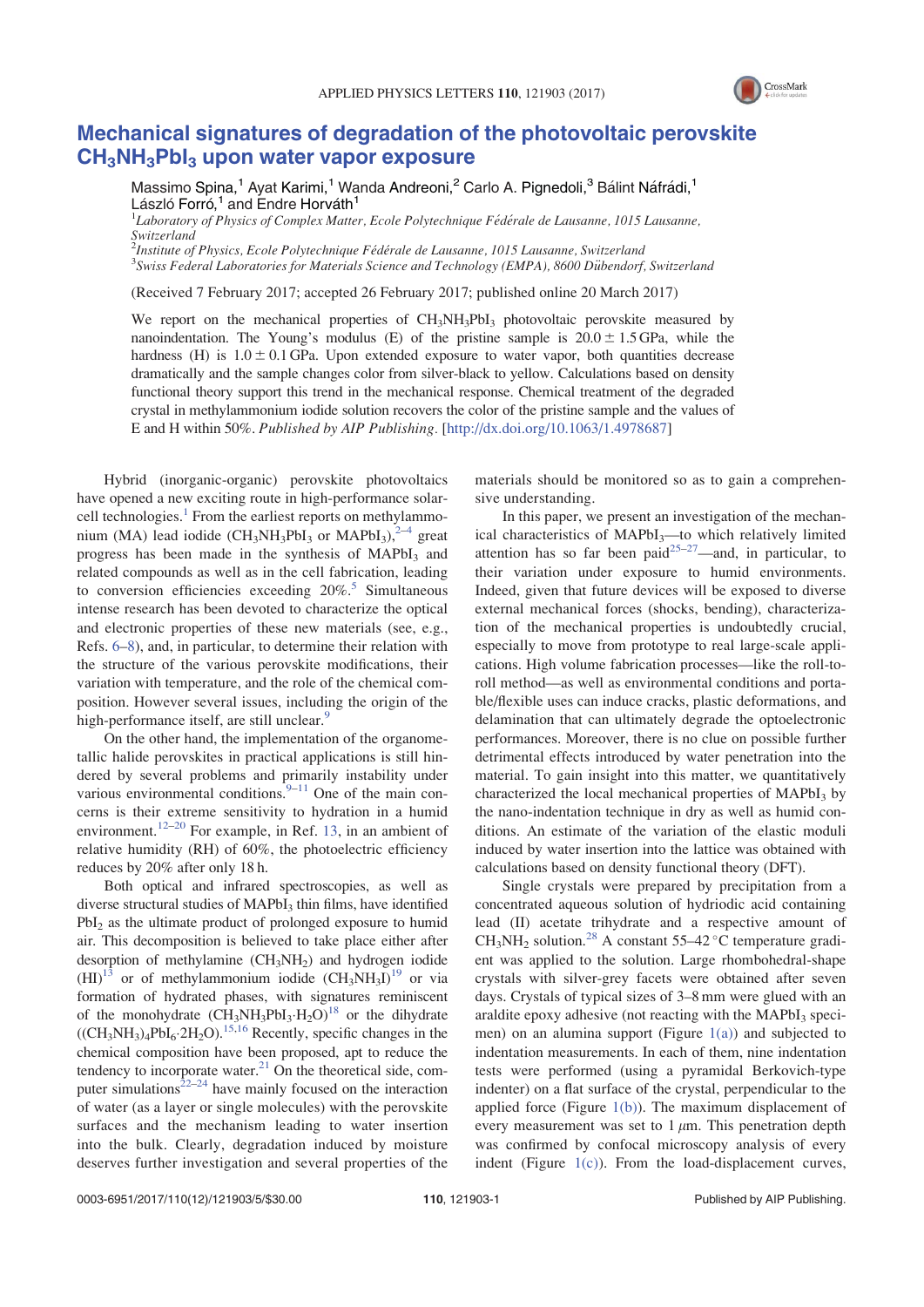



using the Oliver-Pharr method, $2^9$  both the Young's modulus E and the hardness H were extracted, as well as the energy of deformation.

In order to identify the consequences of water absorption on the mechanical properties, the crystal was kept in a normal laboratory environment of RH in the range 30%–50%, which corresponds to the operational conditions of MAPbI<sub>3</sub>-based devices. Indentation measurements were performed at the following time points: at the beginning of the operation on the pristine (freshly prepared) sample and after 10, 60 (called aging stage 1), 70, 90, 163, and 170 (stage 2) days of aging.

For the freshly prepared  $MAPbI<sub>3</sub>$  crystal, in the tetragonal structure,<sup>20</sup> the mean values of the Young's modulus and the hardness are  $20 \pm 1.5$  GPa and  $1 \pm 0.1$  GPa, respectively. These data present a sizable discrepancy with two previous nano-indentation measurements on the tetragonal structure, namely, 10.7 (Ref. 25) or 14.3 GPa (Ref. 26) for the Young's modulus on the (100) face—with very slight dependence on the crystallographic orientation—and 0.25 (Ref. 25) or 0.5 GPa (Ref. 26) for the hardness. Based on the results discussed below, the origin of the discrepancy between these three sets of values might originate from difference in the crystal quality and age of the samples. For the sake of comparison, we notice that the results of analogous studies of PbI<sub>2</sub>, using the nanoindentation method,  $30$  are approximately 17 GPa and 0.82 GPa for the elastic modulus and the hardness along the c-axis.

DFT calculations—using the Perdew-Burke-Ernzerhof (PBE) functional<sup>31</sup>—in Ref. 27 predict  $E = 12.8 \text{ GPa}$  and  $H = 0.54$  GPa (Ref. 31) for the tetragonal structure,  $E = 15.0$  GPa and  $H = 0.51$  GPa (Ref. 32) for the orthorhombic one, and more sizable variations for the pseudocubic modification ( $E = 22.2$  GPa;  $H = 0.98$  GPa (Ref. 32)). These values were derived from the elastic constants evaluated in the Voigt-Reuss-Hill approximation. $33,34$  Our own results for the tetragonal structure, from analogous computations<sup>35</sup> and using the same exchange-correlation functional as in Ref. 27, are 16.7 GPa for E and 1.0 GPa for H. Beyond computational details, an important difference between the two calculations lies in the pseudopotentials, which include only scalar relativistic effects in Ref. 26 and also spin-orbit coupling in our scheme.<sup>36</sup>

When exposed to humid environment, we observed a gradual color change with time: from grayish/black—typical of the fresh crystal—to colorful interference patterns showing up after a few days in visible light, and eventually, after one or more months yellowish areas became clearly visible, indicating the presence of PbI<sub>2</sub>.

Simultaneously, strong morphological modifications were clearly visible both in the optical microscope images (Figure 2(a)) and in the atomic force microcopy (AFM) maps (Figure  $2(b)$ ). The former showed spatially distinguishable surface structures extending over the entire crystal, whereas the latter revealed an increase in the local roughness of the surface with time. The surface roughness grew from  $4 \mu m^2$  in the pristine sample to  $9 \mu m^2$  of the stage 2 aged



FIG. 2. Characterization of the crystal face and indent at three representative time points during water vapor exposure: pristine (freshly prepared crystal); aging stage 1 (exposed to 30%–50% RH for 60 days); and aging stage 2 (exposed to 30%–50% RH for 170 days). Row (a) Optical images; Row (b) 3D AFM reconstruction of the surface of the crystal with the mean roughness; and Row (c) SE micrographs of a representative indentation marks.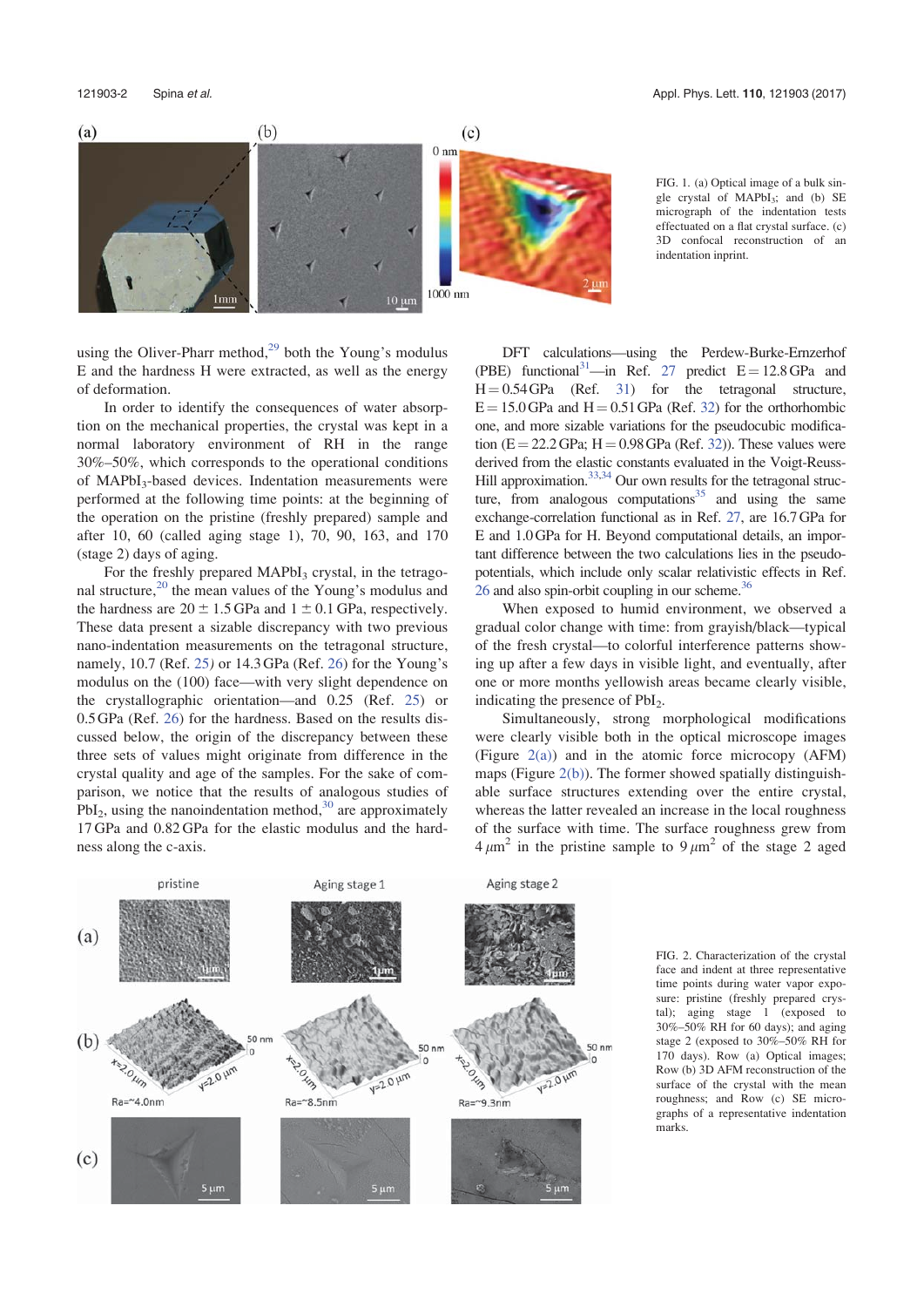crystal. Eventually, cracks were revealed by the scanning electron microscopy (SEM) characterization of the indentation marks (Figure  $2(c)$ ). For the sake of comparison, we recall that in Ref. 16, uncoated thin films were observed to undergo a "smooth transformation to the byproducts," whereas the presence of cracks was detected for thin films coated with specific hole transport layers.

One can expect that morphological changes in the single crystal surfaces—here observed—translate into severe changes in the mechanical properties of the material. In particular, crack propagation can be seen as a sign of progressively reduced hardness of the material with increasing water incorporation.

Quantitative characterization of the mechanical response comes again from the load-displacement curves of indentation tests performed during the exposure of the material to humidity, at the time points mentioned above. An example is given in Figure 3. The behavior of the Young's modulus, hardness, and deformation energy as a function of time is derived from these curves measured at all time points. Figure 4 clearly shows that all these quantities decrease steadily and at a similar rate. In particular, we notice that both E and H fall to 20% of their pristine values in stage 2 aging, namely, after about 160 days.

It is interesting to note also that after 170 days the material was immersed in an oversaturated solution of methylammonium iodide in chloroform, apt to provide the evaporated components. Simultaneously, with the regeneration of the local structure of the pristine crystal—namely, with the exception of strongly damaged areas—and the reappearance of the silver-gray color, both E and H increased and could be recovered to  $\sim$ 50% of their initial values. Otherwise, degradation would continue and the yellow color characteristic of the  $PbI_2$  end product—although non-crystalline—becomes permanently dominant.



FIG. 3. Representative load-displacement curve of one indentation test performed at each step of the decomposition/regeneration cycle.



FIG. 4. Average values of the elastic (Young's) modulus, the hardness and the energy of deformation at each stage of the crystal degradation and after regeneration.

In order to gain some insights into the changes in the elastic moduli induced by water insertion in the tetragonal lattice of  $MAPbI<sub>3</sub>$  at the early stages, we have performed DFT calculations on (periodically repeated) cells with four molecular units as those of the dry samples. In this case, however, not only the optimization of the internal coordinates and cell parameters for the determination of the elastic constants but also a number of (uncorrelated) configurations so as to account—at least partially—for the orientational disorder of both methylammonium and water molecules are necessary. The initial configurations of the structural optimization runs were generated with DFT-molecular dynamics (MD) at 300–400 K. We verified that they were compatible with those observed in larger scale (periodically repeated) cells with additional (ultrashort) DFT-MD simulations run at the same temperature.

These models do not allow to simulate the destruction of the lattice, namely, the evaporation of given components and subsequent formation of holes in the structure, but permit to identify local deformations and especially can provide useful hints on the action of water.

Figure 5 illustrates two cases, one (Figure  $5(a)$ ) corresponding to one water molecule per MA (water concentration of  $2.3\%$ ) and the other (Figure  $5(b)$ ) corresponding to 1.5 water molecules per MA (water concentration of 3.5%).

As expected, strong hydrogen bonds form between the water molecules and the ammonium ions  $(1.65-1.80 \text{ Å})$ . These cause the tetragonal structure to transform into orthorhombic (with a  $\sim$ 2% distortion) and to a decrease in the Young's modulus by  $\sim 10\% - 15\%$ . For increasing concentration, configurations with MA-water-MA and water-MA-water are observed (Figure 5(b)), and also with water-iodine hydrogen bonds ( $\sim$ 2.5 Å). The latter can indeed be considered as an indication of an incipient disruption of the local structure.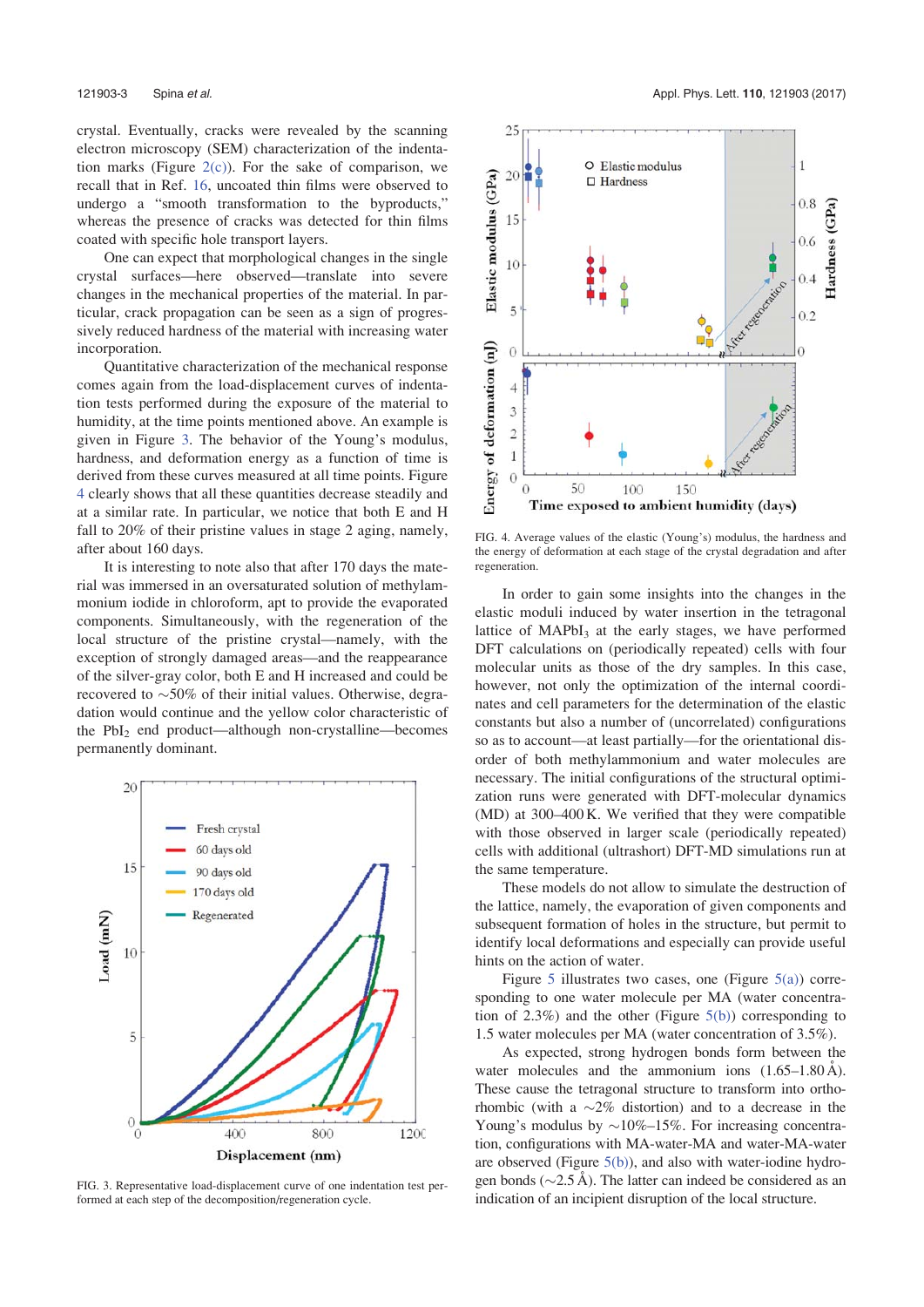

FIG. 5. Configurations of MAPbI<sub>3</sub> with water molecules at lower (a) and higher (b) concentrations. See text. Color code: silver (H), red (O), cyan (C), blue (N), green (Pb), and pink (I).

Correspondingly, although the distortion relative to a tetragonal structure is of the same order as for the lower concentration, the Young's modulus reduces drastically, namely, by about 70%. Values of the hardness of the material are more delicate to obtain. Still, a substantial decrease is found, of the same order as that of the Young's modulus. However, we expect that the calculated effects of water incorporation on the elastic moduli are overestimated because the small size of the replicas here employed might impose an artificial constraint on the freedom of water molecules to diffuse through different layers. In order to improve the quantitative predictions, extensive simulations using larger unit cells are needed.

In summary, the degradation process of single crystals of MAPbI<sub>3</sub> exposed to an RH of  $30\% - 50\%$  was monitored on the month timescale by morphological and mechanical analysis. At the early stage of water absorption, the structure deformed locally, but at later stages, large extended defects were identified, likely due to the evaporation of  $CH<sub>3</sub>NH<sub>2</sub>$  and water, which strongly weakened the material. A steady and similar decrease in Young's modulus and hardness was found with time, down to 10%–20% of their initial values after 160 days. This trend may lead to fracture (radial and parallel cracks to the indent) and could result in device failure. On the other hand, recrystallization into  $MAPbI<sub>3</sub>$  can be obtained by dipping the sample into a CH3NH3I-saturated solution. This procedure partially recovered the  $CH<sub>3</sub>NH<sub>3</sub>PbI<sub>3</sub>$  structure and also the mechanical properties of the material locally but could not heal the extended defects. Our results on the water-induced degradation of the material towards decomposition with  $PbI<sub>2</sub>$  as dominant final product are consistent with available information on thin films exposed to humidity.

Preliminary DFT calculations of the variation of the crystal structural characteristics and the elastic moduli with water content at the early stages of absorption indicate how the insertion of water molecules progressively weakens the MA-iodine interactions and this reflects on the decrease in both Young's modulus and hardness. Additional simulations at larger size and time scales are however needed—and currently ongoing—to account for the intrinsic dynamic disorder of the material and water.

In conclusion, the results we presented here on the variation of the hardness and Young's modulus of  $MAPbI<sub>3</sub>$  single crystals are unprecedented. Extension of analogous studies to thin films—based on indentation measurements—is clearly desirable and could be achieved although with caution. Indeed, given the strong dependence of the mechanical response on the sample quality, indentation could serve as an easy and rapid test of the stage of the hydration-induced degradation of the devices.

See supplementary material for details of the computational scheme.

W.A. and C.A.P. wish to thank Dr. Pasquale Pavone for very useful discussions and Dr. Andrea Dal Corso for providing us with information on the pseudopotentials and related tests. Computational work was made possible by a grant from the Swiss National Supercomputing Centre— CSCS under Project No. ID 626. The ERC Advanced Grant Picoprop supported the work at LPMC.

- <sup>1</sup>T. Baikie, Y. Fang, J. M. Kadro, M. Schreyer, F. Wei, S. G. Mhaisalkar,
- M. Graetzel, and T. J. White, J. Mater. Chem. A <sup>1</sup>, 5628 (2013). <sup>2</sup>
- <sup>2</sup>A. Kojima, K. Teshima, Y. Shirai, and T. Miyasaka, J. Am. Chem. Soc. <sup>131</sup>, 6050 (2009). <sup>3</sup>
- <sup>3</sup>J.-H. Im, C. R. Lee, J. W. Lee, S. W. Park, and N. G. Park, Nanoscale 3, 4088 (2011).
- 4 M. M. Lee, J. Teuscher, T. Miyasaka, T. N. Murakami, and H. J. Snaith, Science 338, 643 (2012).
- M. Saliba, T. Matsui, K. Domanski, J.-Y. Seo, A. Ummadisingu, S. M. Zakeeruddin, J.-P. Correa-Baena, W. R. Tress, A. Abate, A. Hagfeldt, and M. Grätzel, Science 354, 206 (2016).
- E. Mosconi, P. Umari, and F. De Angelis, Phys. Chem. Chem. Phys. 18, 27158 (2016).
- <sup>7</sup>E. Mosconi, C. Quarti, and F. De Angelis, in Unconventional Thin Film Photovoltaics, Energy and Environment Series 16, edited by E. Da Como, F. De Angelis, H. Snaith, and A. Walker (The Royal Society of Chemistry, 2016), pp. 234–296.
- <sup>8</sup>S. Meloni, G. Palermo, N. Ashari-Astani, M. Grätzel, and U. Roethlisberger, J. Mater. Chem. A 4, 15997 (2016).<br><sup>9</sup>M. Graetzel, Nat. Mater. **13**, 838 (2014).
- 
- <sup>10</sup>B. Conings, J. Drijkoningen, N. Gauquelin, A. Babayigit, J. D'Haen, L. D'Olieslaeger, A. Ethirajan, J. Verbeeck, J. Manca, E. Mosconi, F. De Angelis, and H.-G. Boyen, Adv. Energy Mater. 5, 1500477 (2015).<br><sup>11</sup>J. Yang and T. L. Kelly, Inorg. Chem. 56, 92 (2017).<br><sup>12</sup>Y. Jingbi, Y. Yang, Z. Hong, T.-B. Song, L. Meng, Y. Liu, C. Jiang, H.
- 
- Zhou, W.-H. Chang, G. Li, and Y. Yang, Appl. Phys. Lett. 105, 183902 (2014).  $13G$ . D. Niu, W. Z. Li, F. Q. Meng, L. D. Wang, H. P. Dong, and Y. Qiu,
- J. Mater. Chem. A <sup>2</sup>, 705 (2014). 14A. M. A. Leguy, Y. Hu, M. Campoy-Quiles, M. I. Alonso, O. J. Weber, P.
- Azarhoosh, M. van Schilfgaarde, M. T. Weller, T. Bein, J. Nelson, P.
- Docampo, and P. R. F. Barnes, Chem. Mater. 27, 3397 (2015). <sup>15</sup>J. A. Christians, P. A. Miranda Herrera, and P. V. Kamat, J. Am. Chem. Soc. 137, 1530 (2015).